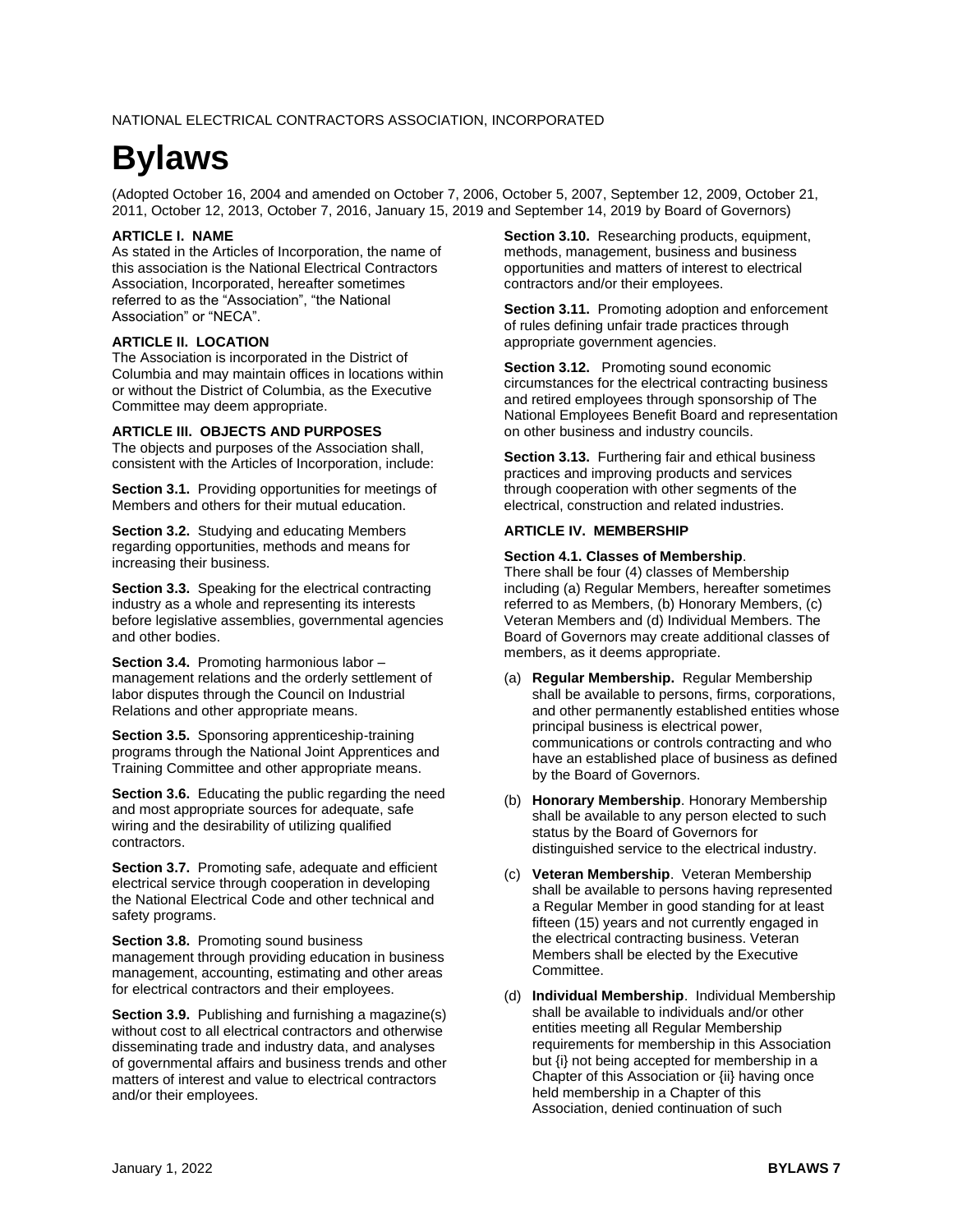membership. Applicants for Individual Membership must be approved by a majority vote of the Executive Committee. Before approving Individual Memberships, the Executive Committee shall communicate fully with Chapters concerned. A prospective Individual Member will have the opportunity to respond in writing to any Chapter position and to be heard by the Executive Committee and have the right of appeal to the Board of Governors.

## **Section 4**.**2. Memberships with Multiple**

**Locations**. For the purpose of defining Regular Members and Individual Members, the Association shall consider Member entities having more than one permanently established business location from which electrical contracting business is conducted as separate Members for each such location. However, multiple locations under common ownership within the same recognized wage area shall be considered one location and one Member. Each permanent membership in a regional line constructor's chapter shall be considered as a separate membership in the National Association.

#### **Section 4.3. Application for Membership.**

Application for Regular Membership in the Association shall be made on such form(s), and accompanied by such references, documents, dues and fees as the Executive Committee may from time to time specify.

**Section 4.4. Membership Voting by Ballot.** Regular Members in good standing shall be authorized to cast the following votes by ballot in all matters referred to Members by the Association and/or Chapters of the Association and requiring a vote by ballot. Based upon "manhours" in the prior calendar year as defined in ARTICLE V - DUES, Regular Member, reporting:

- (a) 1 to 75,000 manhours shall have one (1) vote;
- (b) 75,001 to 150,000 manhours shall have two (2) votes and
- (c) In excess of 150,000 manhours shall have three (3) votes.

**Section 4.5. Membership Representation.** Each Regular Member shall designate an "accredited representative" who is an owner, partner, officer or occupant of another senior position. The "accredited representative" shall represent and vote on behalf of the Regular Member.

**Section 4.6. Resignation of Membership.** Any Member in good standing may resign at any time by providing written notice to the Secretary/Treasurer of the Association. Resignations of Membership shall be acknowledged in writing and shall confirm that Member's termination of all rights of membership.

**Section 4.7. Removal of Membership.** Membership in the Association may be suspended, terminated, removed or otherwise modified by the Executive Committee. For any cause other than nonpayment of

dues, the member against whom such action is being considered shall be advised in writing of the reasons for such possible action, afforded the opportunity to respond in writing and the opportunity to be heard at a meeting of the Executive Committee, and the right to be represented by counsel. A decision by the Executive Committee to remove a membership may be appealed within thirty (30) days to the Board of Governors. The decision of the Board of Governors shall be final and not subject to any challenge or review in any court.

#### **Section 4.8. Reinstatement of Membership.**

Membership may be reinstated in the Association by the Executive Committee. Applicants for reinstatement must meet all requirements for membership and must pay dues equal to all current dues, and, at the discretion of the Executive Committee, the amount of service charges the member would have paid had membership not been interrupted. A Member having resigned and/or having been removed from membership and being otherwise qualified, may make application as a new member after two (2) years have elapsed from the date of resignation or removal.

#### **ARTICLE V. DUES and SERVICE CHARGES**

**Section 5.1. Establishment of Dues.** Dues amounts, fees and assessments, if any, shall be established by the Board of Governors.

**Section 5.2. Payment of Dues.** Annual dues shall be due and payable on the first day of April, each calendar year.

**Section 5.3. Dues Delinquency.** Members in arrears sixty (60) days shall be notified by mail and automatically suspended from Membership. Members remaining in arrears an additional thirty (30) days shall be dropped from the Membership roll.

#### **Section 5.4. Dues Amounts.**

- (a) Members located in the United States shall pay one hundred and fifty (150) dollars dues annually plus specified monthly service charges. (See "c" below)
- (b) Members located outside of the United States shall pay two hundred (200) dollars dues annually.
- (c) Members shall also pay "monthly service charges" in an amount equal to two tenths (2/10) of one (1) percent of the member's "productive electrical payroll" as defined in (d) below, for all electrical power, communications or controls contracting business executed in the United States. Service Charges are due and payable no later than the fifteenth (15th) day of the month following the month in which the labor was performed. "Productive electrical labor payroll" is defined as total wages, including overtime wages, paid for all hours worked by all classes of electrical labor for which a rate is established in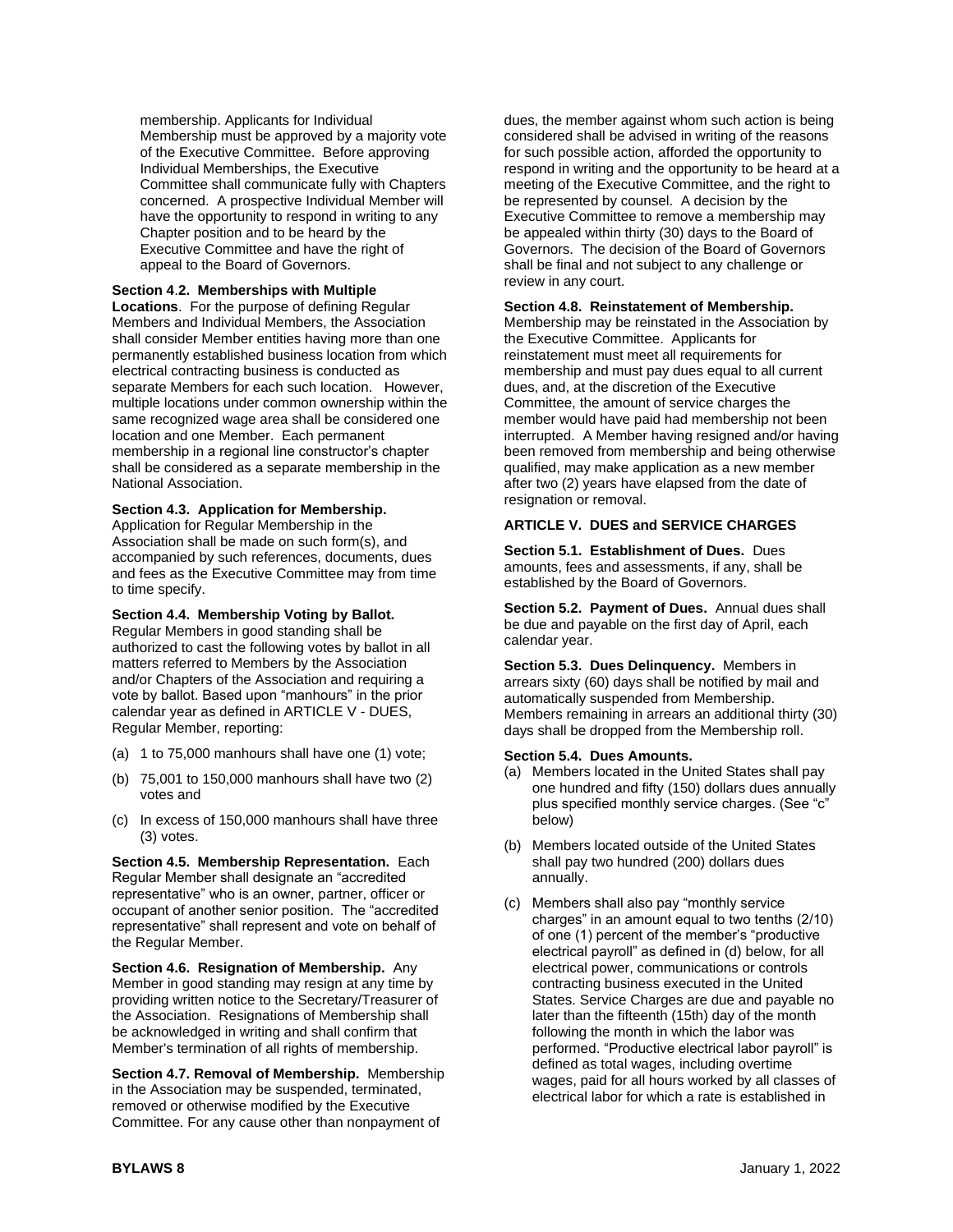the prevailing labor agreement where the labor was performed including:

- 1) Payroll of labor union members and nonmembers on the same basis.
- 2) Payroll paid and/or accrued for the labor of a member of the Association working with the tools.

"Productive electrical payroll" shall **not** include:

- 3) Wages paid for motor repair or rewinding.
- 4) All payroll on manhours in excess of one hundred and fifty thousand (150,000) and twenty-five (25) percent of manhours in excess of seventy-five thousand (75,000), up to one hundred and fifty thousand (150,000) in any one chapter area during any one calendar year.
- (d) Each Member, as defined in ARTICLE IV, shall be responsible for reporting and paying dues and service charges. Each member in a joint venture shall be jointly and severally responsible for payment of dues and service charges by a joint venture. However, members engaged in joint ventures with nonmembers may seek a "special ruling" from the Executive Committee regarding service charges. "Joint ventures" are defined as agreements under which the Members are obligated for one or more of the following:
	- 1) Financing all or part of the job,
	- 2) Furnishing all or part of bonding,
	- 3) Execution of any part of the job requirements,
	- 4) Sharing financial results.

**Section 5.5. Chapter Dues and Service Charges.** Each Chapter (see ARTICLE VI) may institute dues and service charges applicable to their regular members in addition to National Association dues and service charges.

**Section 5.6. Multiple Membership Discounts.**  Any group of 10 or more permanent members under common control and ownership as of December 31 shall be entitled to a ten (10) percent discount on all service charges due for electrical contracting business in the United States payable during the next calendar year. Each such member must compute its monthly service charge on a basis of a minimum of 1,250 manhours of productive electrical payroll per month. Any Member of this Association paying dues and service charges for twenty-five (25) or more members entities under common control and ownership shall be entitled to a twenty-five (25) percent discount on all service charges due for electrical contracting business in the United States payable during the next calendar year. Each such member must compute its monthly service charge on the basis of a minimum of 1,250 manhours of productive electrical payroll per month. The discounts

provided herein shall be deducted proportionality from this Association and this Association's Chapter's portions of monthly service charges**.**

## **ARTICLE VI CHAPTERS**

**Section 6.1. Chapter Applications**. Any association or group of electrical contractors who are (a) Members of this Association or (b) who simultaneously apply for membership in this Association is eligible to make application to become a Chapter of this Association. Also, colleges and universities preparing students for careers in the electrical contracting industry may make application for an affiliated Student Chapter.

**Section 6.2. Chapter Types.** There shall be the following types of autonomous Chapters affiliated with this Association:

- (a) Charter Chapters
- (b) Sponsored Chapters
- (c) International Chapters (International Chapters are exempt from Section 6.3)
- (d) Student Chapters (Student Chapters are exempted from Sections 6.3)

**Section 6.3. Chapter Affiliation Requirements.** All Chapters affiliated with this Association shall be required to:

- (a) Accept the authority of and act in conformance with this Association's Bylaws, and with decisions of the Board of Governors and Executive Committee.
- (b) Accept geographic territory(s) and "class of business" fixed from time to time by the Executive Committee.
- (c) Maintain a minimum of five (5) dues paying Members.
- (d) Fulfill and maintain compliance with all terms, conditions and requirements set forth in "charters" "Articles of sponsorship" and/or other affiliation documents.
- (e) Include in its name the words "National Electrical Contractors Association" or the letters "NECA" or other suitable indication of affiliation with this Association agreed to in writing by the Executive Committee.
- (f) Incorporate an autonomous, nonprofit, taxexempt membership organization and file with the Association true copies of Chapter Articles of Incorporation, Bylaws, tax exemptions and all amendments thereto. Failure of such Chapter Bylaws or amendments to meet the approval of the Association shall be grounds for rejection of an application for charter or suspension or revocation of its charter or sponsorship as a Chapter of the Association. The Bylaws of each Chapter, except those chartered prior to 1945, shall contain adequate provisions for the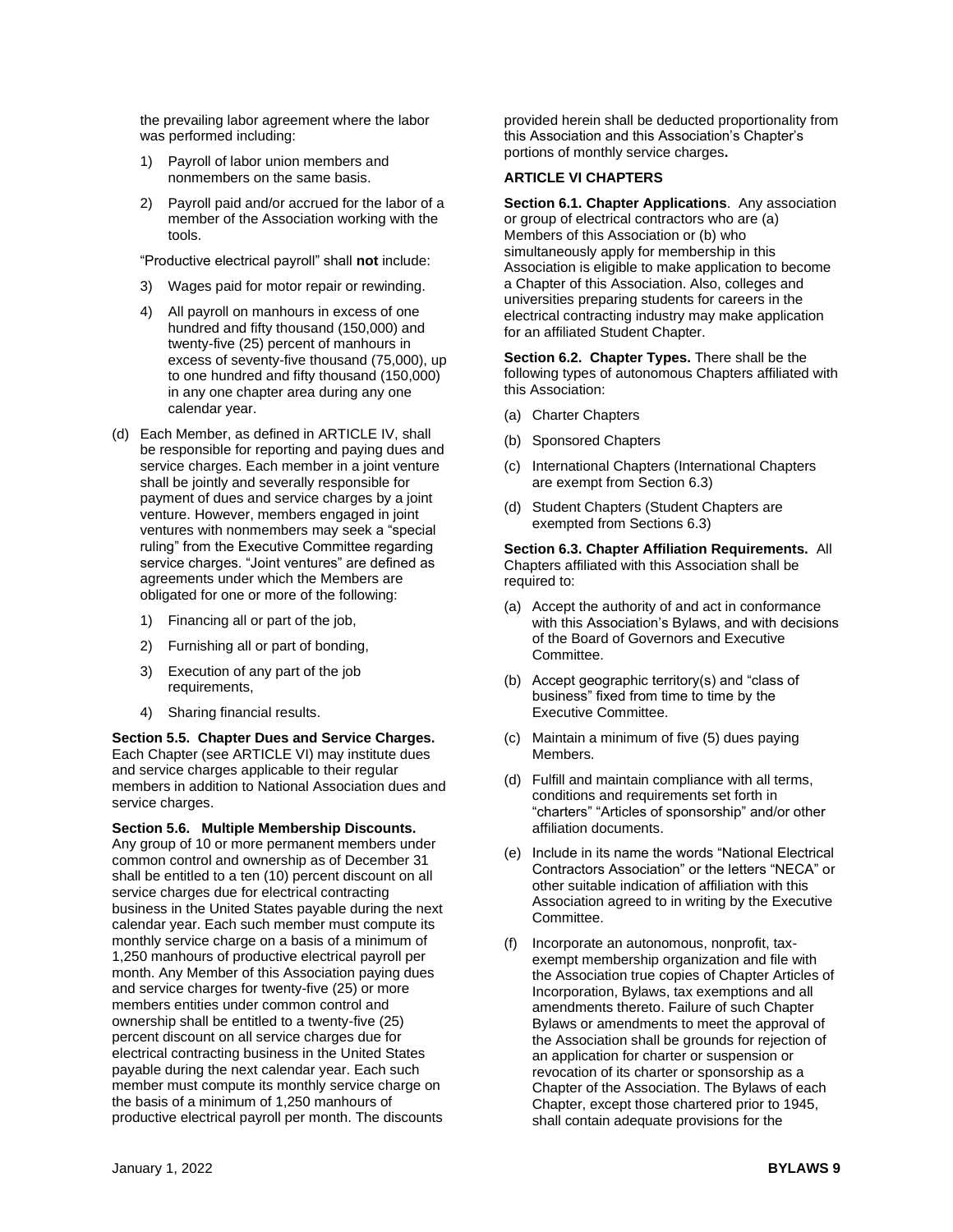employment of a professional (nonmember) staff executive or secretary of the Chapter, and shall contain provisions for temporary membership privileges for any member of the National Association undertaking electrical work within the territorial jurisdiction of such Chapter, and also a provision requiring its members to apply for such temporary membership privileges from any other Chapter when undertaking electrical work in an area under the territorial jurisdiction of such other Chapter.

- (g) Submit to this Association, in the required format, all agreements, which the Chapter enters into with labor organizations and all supplements or amendments thereto. This Association shall not be party to, or responsible for a Chapter's compliance with, any such agreements, irrespective of whether such agreements contain a provision calling for or requiring "National Association" approval of such agreement. No local chapter, its employee(s), officer(s) or representative(s) is authorized to act on behalf of this Association. Nothing in this section shall be interpreted to impose any duty or liability on this Association. No District shall enact a Districtwide labor agreement without prior approval of the Board of Governors of this Association.
- (h) Secure from all Members and furnish this Association upon request, statistical reports authorized by the Executive Committee.
- (i) Act in complete compliance with applicable Federal, State and local laws and the best interests and highest standards of business ethics and the electrical contracting industry.
- (j) Each Chapter shall be responsible to this Association for the payment of dues and/or service charges for its candidates for membership and Members (permanent and temporary) as fixed by these Bylaws and, except Chapters chartered prior to 1945, shall collect the same as part of its regular Chapter membership fees and dues schedule.

#### **Section 6.4. Additional Affiliation Requirements.** (a) **Chartered Chapters**.

- 1) All Regular Members of Chartered Chapters shall be members of this Association.
- 2) Territories assigned to Chapters shall include and extend to all "recognized wage areas" within such chapter territories. If the territory of a chapter includes more than one recognized wage area, each such area, including the area in which the Chapter headquarters is located, shall be designated a "Division" of the Chapter. Each Division shall have such autonomous rights, distinct from those of the whole Chapter, as may be necessary to maintain its identity as a separate wage area. Chapters may establish divisions comprised of members which

perform work within special classes of business, as defined by the Executive Committee. A member of a division shall be a separate membership in the National Association.

- 3) Any Member performing work in a chapter area where the member has not established a permanent office shall pay temporary dues and fees to that Chapter, provided that the Chapter has offered temporary membership services with notice to this Association and Chapter of permanent membership. Temporary Membership dues and fees shall not exceed the fees for permanent members or 1% of productive labor payroll whichever is less. Temporary Membership benefits and services shall be comparable to those extended to permanent members except that Temporary Members shall not have the right to participate in Chapter elections either by voting or holding any office. Temporary Members shall sign an acceptance of Chapter Bylaws or that section of the Bylaws specifically having to do with the delegation of its representation with labor as it concerns the local agreement or, in lieu of the above, shall execute a bargaining assent identical to that which the members of the Chapter have signed.
- (b) **Sponsored Chapters**. The term "Sponsored Chapter" as used herein is defined to mean a Chapter that is organized, reorganized or maintained by the direct action, control or participation of this Association in matters over which chartered Chapters have autonomous control.
	- 1) Sponsored chapters shall not have the autonomy of Chartered Chapters and though authorized to be represented and to participate in voice votes of the Board of Governors, such Chapters shall not be authorized to cast ballots.
	- 2) Affiliation of Sponsored Chapters shall be for a period of one (1) year, renewable by the Executive Committee for additional periods of one (1) year.
	- 3) Sponsored Chapters may be established by the Executive Committee when one or more of the following situations exist:
		- A local group of electrical contractors is unable to organize effectively.
		- (ii) A Chapter Charter is revoked.
		- (iii) 40% or more of the membership of a chapter, or division thereof, certifies in writing to the Executive Committee that the chapter is not functioning adequately.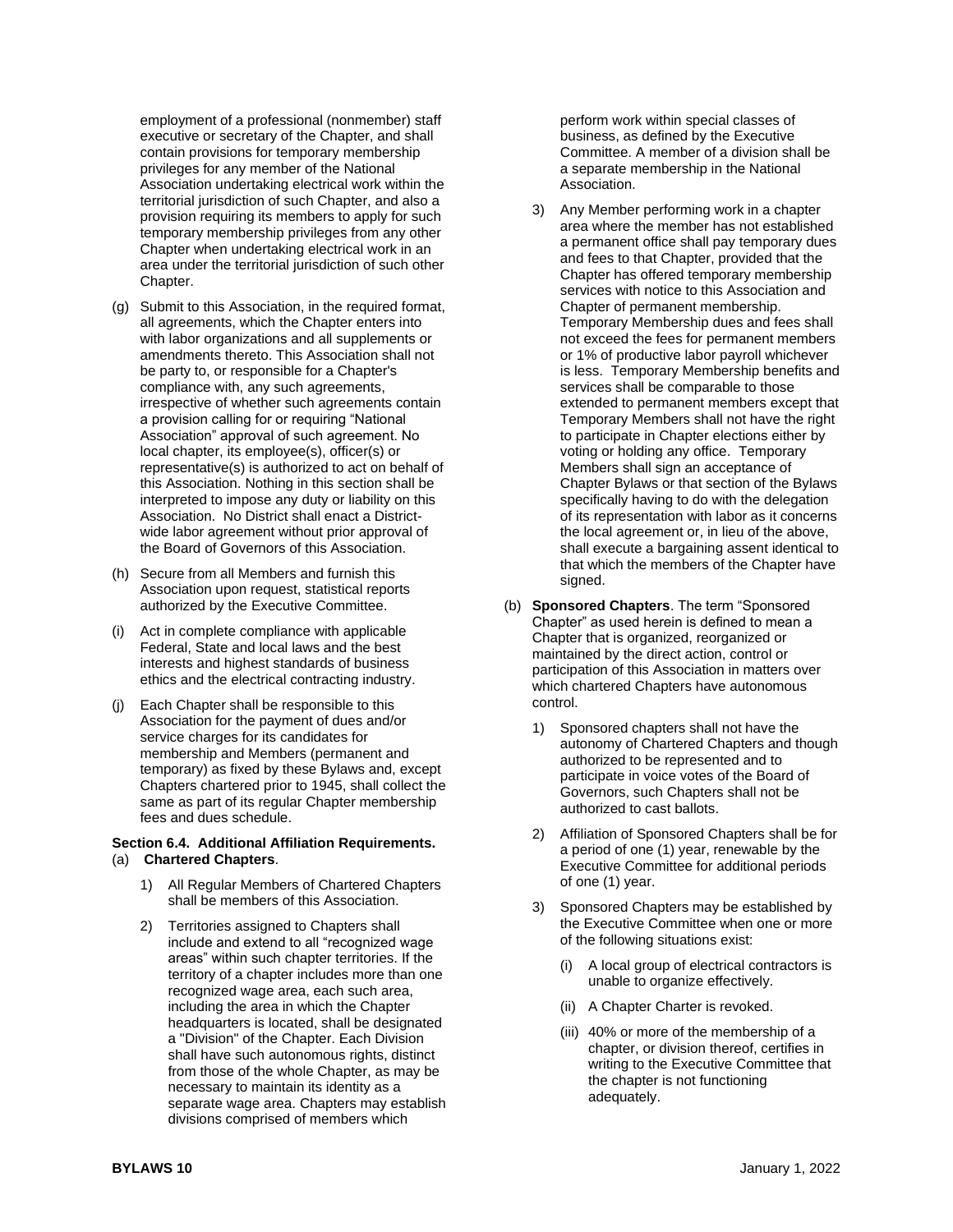#### (c) **International Chapters.**

- 1) International Chapters shall not participate in the governance of this Association.
- 2) International Chapters shall be assigned geographic territories outside of the United **States**
- 3) International Chapters shall have purposes similar to those of this Association and its members shall be engaged in activities similar to activities engaged in by Members of this Association.
- 4) The Executive Committee shall determine the rights, dues and other obligations of International Chapters.

## (d) **Student Chapters.**

- 1) Student Chapters shall not participate in the governance of this Association.
- 2) Student Chapters shall be assigned territories related to specified Colleges or Universities and the Executive Committee may require such Colleges and Universities to "endorse" such Chapters.
- 3) Student Chapter purposes shall be to introduce students to the objectives, values and standards of NECA; to encourage careers in the electrical contracting industry and to foster mutually beneficial relationships between NECA and academic institutions.
- 4) The Executive Committee shall determine the rights, dues and other obligations of Student Chapters.

**Section 6.5. Chapter Associate Members.** A Chapter of this Association may extend Associate Membership at the Chapter level to any person, firm or corporation who provides goods and/or services to electrical contractors and is not engaged in electrical contracting as defined in Section 4.1(a). Such membership shall be primarily social and educational, and each Chapter shall establish rights and rules for its Associate Members. Under no circumstances shall Associate Members have the right to vote, become a member of the Board of Directors, or hold any office in a Chapter. Associate Members are not eligible for membership or to receive membership services.

**Section 6.6. Chapter Suspension, Revocation and Disaffiliation.** Chapters may be suspended or have

their charters revoked for breach of any provision or condition contained in an application upon which a charter, sponsorship or affiliation was granted; for disregard or violation of any provision of the Articles of Incorporation, Bylaws or Policies of the Association; for violation of Federal, State or local laws or for acting in a manner contrary to the purposes or interests of the Association or the electrical contracting industry, or for any cause

without limitation which the Executive Committee deems sufficient, provided such determination and resulting action is set forth in the permanent records (minutes) of the Executive Committee. Suspension or revocation of "affiliations" with NECA shall not affect the existence, property, contracts, debts, liabilities or assets of autonomous Chapters unless specified expressly in affiliation documents. Any Chapter may disaffiliate with NECA by providing thirty (30) days written notice via "Registered Mail" and by discharging all debts and obligations to this Association. Notice of suspensions and revocations shall be sent by "Registered Mail" at the last office address known to this Association.

**Section 6.7. Chapter Appeals.** Chapters having been suspended or having their charters revoked by the Executive Committee may appeal such action in writing to the Board of Governors within thirty (30) days of being notified of such action. If the Board of Governors determines an appeal has merit, it may investigate and/or offer to review additional evidence submitted by the Chapter against which action has been taken. In a timely manner, the Board of Governors shall advise the subject Chapter of its finding(s), which shall be final and not subject to challenge or review in any court.

**Section 6.8. Chapter Membership Requirement.** To the extent set forth in these Bylaws, Regular Members of this Association shall be members of Chapters of this Association. Members who are not members of Chapters ("Individual Members") may vote in this Association only as individuals. A member of the Board of Governors shall not cast any vote on behalf of any Individual Member.

## **ARTICLE VII. DISTRICTS**

**Section 7.1. Purposes of Districts**. NECA shall have "Districts" for the purposes of administration and representation. Chapters within each District, their Members and their Governors shall be considered "of that District". Districts of NECA shall include the following states, except contiguous territory that may be assigned by the Executive Committee to a Chapter in another District:

**District 1**. Maine, New Hampshire, Vermont, Massachusetts, Rhode Island, Connecticut, New York, and New Jersey. **District 2**. Pennsylvania, Delaware, Maryland, District of Columbia, Ohio, Kentucky, and West Virginia. **District 3**. Virginia, North Carolina, South Carolina, Georgia, Florida, Tennessee, Alabama, Mississippi, Louisiana, Puerto Rico, and the Virgin Islands. **District 4**. Michigan, Indiana, Illinois, and Wisconsin. **District 5**. Kansas, Oklahoma, Arkansas, Texas, Arizona, and New Mexico. **District 6**. Oregon, Washington and Alaska. **District 7**. Minnesota, Iowa, North Dakota, South Dakota, Nebraska, and Missouri. **District 8**. Colorado, Wyoming, Utah, Idaho, and Montana. **District 9**. California, Nevada, Hawaii and Pacific Islands.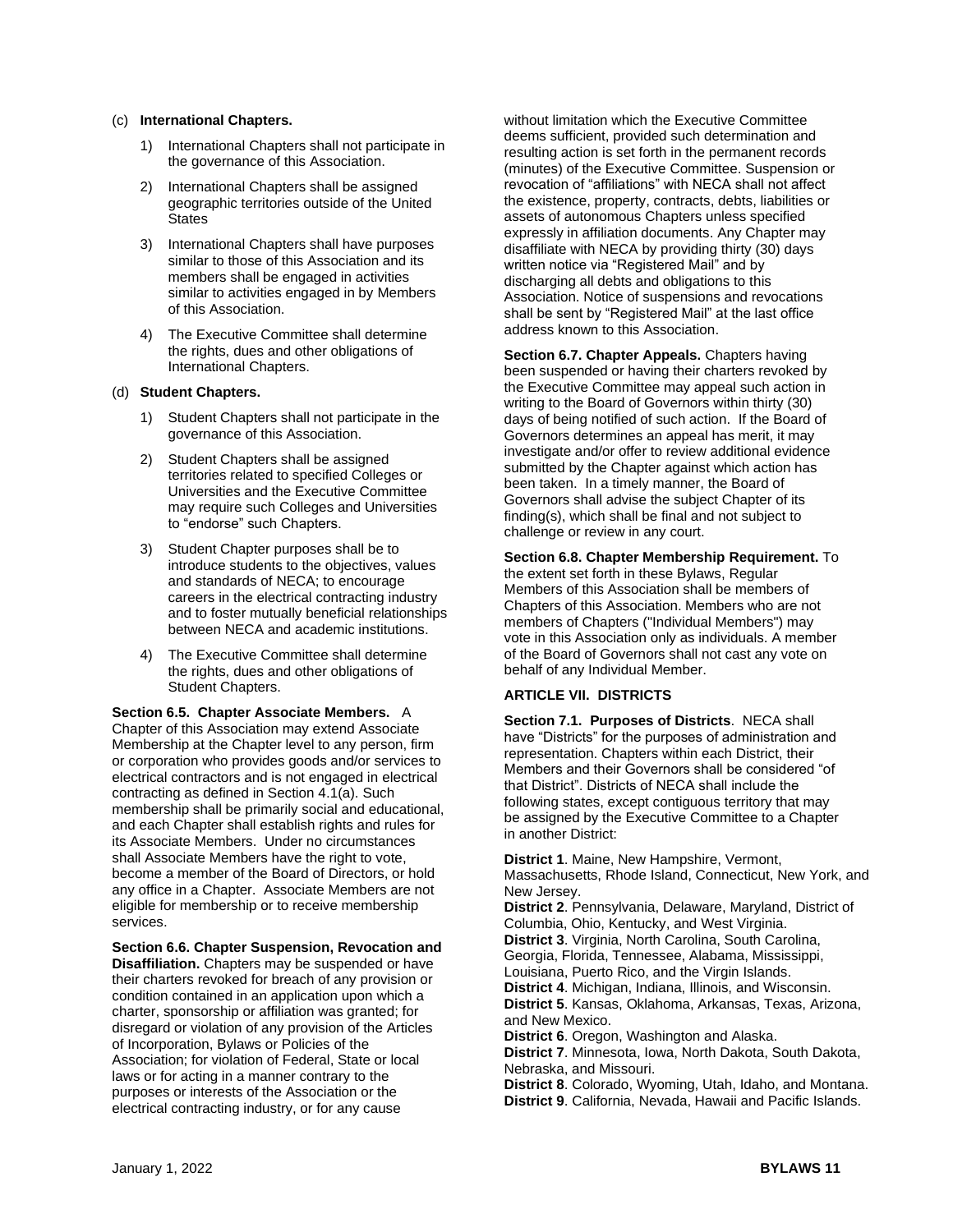**District 10.** The United States on all line construction work when performed for utilities, municipally owned distribution systems, R.E.A., and railroads.

**Section 7.2. District Annual and Council** 

**Meetings.** At least once each calendar year there shall be a meeting of Members in each District held at a time and place selected by the District Vice President thereof in cooperation with the CEO. The primary purposes of District meetings shall be the presentation of educational (learning) programs and strengthening relationships. District Vice Presidents shall "sponsor" and preside as Chairman of the Annual District Membership Meeting and at least one (1) District Council Meeting, the delegates to which shall be at least the President, Governor and Manager of each Chapter in that District. Chapters shall be responsible for the expenses of their Governor, President and Staff Executive related to attending the District Annual and Council Meetings.

## **ARTICLE VIII. BOARD OF GOVERNORS**

**Section 8.1. Authority of Board of Governors**. The Board of Governors is the ultimate governing body of this Association and shall control all its assets and affairs and formulate its policies and programs.

**Section 8.2. Structure of Board of Governors.** The Board of Governors shall consist of:

- (a) One (1) Governor elected from and by the Members of each Chapter empowered to elect Governors affiliated with this Association.
- (b) The President of this Association.
- (c) District Vice Presidents.
- (d) The Vice President At Large.

**Section 8.3. Selection of Governors.** Each chapter located in an odd-numbered District shall, in January of each odd-numbered year, select one of its active Regular Members to serve as a member of the Board of Governors of this Association for a term of two (2) years. Each chapter located in an even-numbered District shall, in January of each even-numbered year, select one of its active Regular Members to serve as a member of the Board of Governors of this Association for a term of two (2) years. Governors shall take office upon selection and notification sent to the Secretary/Treasurer in writing.

**Section 8.4. Duties and Responsibilities of Governors**. Governors shall be liaison officers and responsible for representing and communicating the views of their Chapters to the Board of Governors. At the same time, as Governors of this Association, they shall be responsible for communicating and promoting the objectives and programs of this Association to their Chapters and its Members.

**Section 8.5. Quorum of Board of Governors.** A quorum for the transaction of business by the Board of Governors shall be a majority of all Governors.

#### **Section 8.6. Meetings of the Board of Governors.**

- (a) **Notice**. A regular meeting of the Board of Governors shall be held at a time and place determined by the President between September first and December fifteenth. Other meetings of the Board of Governors shall be called by the President upon request of at least thirty-five (35) percent of the Governors or a majority of the Executive Committee. Notice of all meetings of the Board of Governors shall be sent to all Governors and Presidents of Chapters by the Secretary/Treasurer at least twenty (20) days prior to meetings.
- (b) **Unit Voting.** On ballot votes, except on matters pertaining to Labor Relations, each Governor shall cast, as a unit, all the number of votes as provided in the Bylaws (Section 4.4) for the members of the chapter who are in good standing thirty (30) days prior to the date of the meeting. On any matter pertaining to labor relations, the number of votes shall be limited to those attributable to members signatory to an I.B.E.W. labor agreement. The President, District Vice-Presidents and the Vice-President-at-Large shall cast one (1) vote each.
- (c) **Ballot or Voice Voting.** In all elections of officers, except when the candidate is unopposed, and in voting on amendments to the Bylaws, the Board of Governors shall take a ballot vote. On other matters, the usual form of viva-voce voting shall prevail with each member of the Board of Governors having one vote, provided any member of the Board of Governors may call for a ballot vote on any question before the question is put to the Board of Governors for a vote. When the Board of Governors utilizes a ballot vote, a tally of each vote showing both the number of votes cast, as well as the votes by each Governor, shall be made available to each Chapter.
- (d) **Other Actions.** The Board of Governors may also act without meeting (such as conferring and acting by means of mail, e-mail, telephone conference, or facsimile communication), except to amend these Bylaws. Such action shall be recorded in the minutes of the next meeting of the Board of Governors.

**Section 8.7. Alternates.** Chapters authorized to select Governors may select "alternates" to represent the Chapter when they deem it appropriate. Chapters shall notify the Secretary/Treasurer in writing of the selection of "alternate" and successors to Governors.

**Section 8.8. Agenda.** Agenda topics or proposals such as new policies, policy changes, agreements or changes to agreements having a significant effect upon Members, Chapters, and/or this Association shall be received by the Secretary/Treasurer at least sixty (60) days prior to the meeting at which such proposals will be considered. Such agenda topics or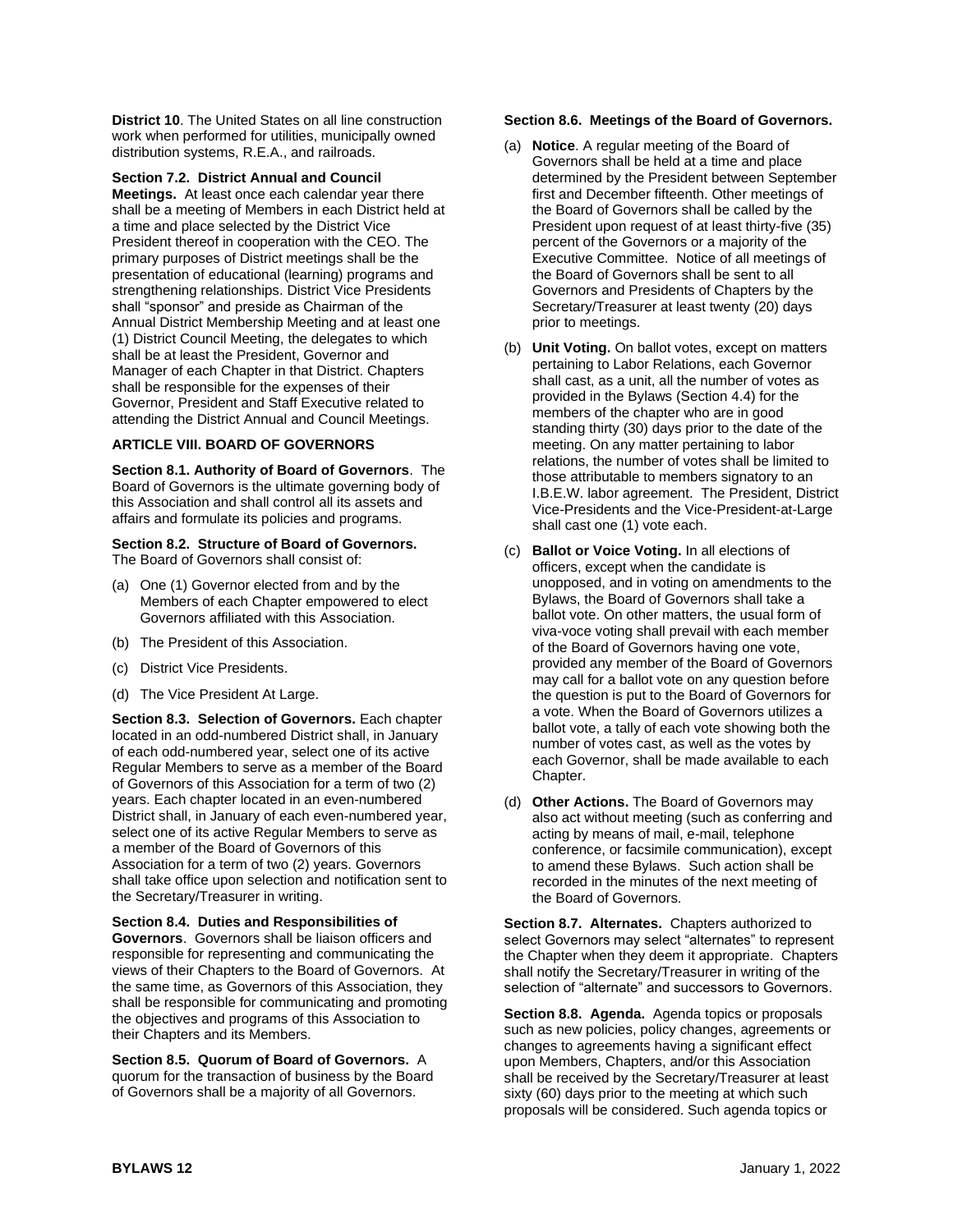proposals shall be distributed in writing to all Governors by the Secretary/Treasurer at least fifty (50) days prior to the meeting at which they will be considered. Responses, amendments, and/or substitutes to such topics or proposals must be submitted to the Secretary/Treasurer at least thirty (30) days prior to meetings at which they are to be considered. Proposals and modifications, or other responses to proposals, received by these deadlines shall be sent by the Secretary/Treasurer to all Governors at least twenty (20) days prior to the meeting at which they are to be considered.

## **Section 8.9. Chairman of the Board of Governors.**

The President of this Association shall Chair all meetings of the Board of Governors.

**Section 8.10. Governor's Expenses.** Chapters shall be responsible for expenses related to their Governor's attending meetings of the Board of Governors.

## **ARTICLE IX. EXECUTIVE COMMITTEE**

**Section 9.1. Authority of the Executive Committee.** The Executive Committee of the Board of Governors shall be authorized to act on behalf of this Association between meetings of the Board of Governors in all matters not expressly reserved to the Members or Board of Governors by the Articles of Incorporation, these Bylaws or directives of the Board of Governors, provided that such actions are approved by the Board of Governors at its next meeting. The Executive Committee shall also be authorized to act at all times in matters specifically assigned to it in the Articles of Incorporation these Bylaws or directives of the Board of Governors.

## **Section 9.2. Structure of Executive Committee.**

The Executive Committee shall consist of the President, the District Vice Presidents, the Vice President At Large, the CEO, the Secretary/Treasurer and other Staff Officers (See Section 11.6). Each member of the Executive Committee shall have one vote, except that the CEO, the Secretary/Treasurer and other Staff Officers shall have voice but no vote.

#### **Section 9.3. Duties and Responsibilities of the Executive Committee.** In addition to responsibilities specified in Section 9.1, the Executive Committee shall:

- (a) Be responsible for Labor Relations activities of this Association.
- (b) Be responsible for financial management, reserve accumulation and management, investments, budgeting and safe keeping of the Association's assets in accord with Policies and directives of the Board of Governors.
- (c) Be responsible for employing the chief executive officer (CEO) and providing for the employment of staff under the direction of the CEO.
- (d) Be responsible for setting the time, date and location of each "Convention" at least sixty (60) days prior to the date thereof.
- (e) Be responsible for recording and furnishing copies of the minutes to the Board of Governors immediately following such proceedings.
- (f) Be responsible for nominating a qualified candidate for President of the Association the final year of the President's term at least sixty (60) days prior to the last regular meeting of that year.
- (g) Be responsible for appointing a Vice President At Large.
- (h) Be responsible for such other, as the Board of Governors may deem appropriate.

**Section 9.4. Quorum of the Executive Committee.** A Quorum for transaction of business of the Executive Committee shall be a majority of all members of the Executive Committee.

## **Section 9.5. Meetings of the Executive**

**Committee.** The Executive Committee shall meet at least three (3) times annually at the call and at such time and place as the President may specify. Meetings of the Executive Committee may also be convened by a written request of a majority of the Committee. Notice of all meetings of the Executive Committee shall be sent to all members of the Committee by the Secretary/Treasurer at least ten (10) days prior to such meetings. The Executive Committee may also act without meeting (such as conferring and acting by means of mail, e-mail, telephone conference, or facsimile communication). Such action shall be recorded in the minutes of the next meeting.

**Section 9.6. Chairmanship.** The President of the Association shall serve as Chairman of the Executive Committee.

**Section 9.7. Expenses of Executive Committee**. Expenses of members of the Executive Committee related to attending Committee meetings and meeting of the Board of Governors shall be paid by the

## **ARTICLE X. MEMBER OFFICERS**

Association.

**Section 10.1.** Member Officers of this Association shall include: a President, a District Vice President representing each District and a Vice President At Large.

**Section 10.2. The President.** The President shall be the senior elected officer of the Association.

(a) **Qualifications**. Candidates for President must, within the previous five (5) years, have served one (1) term on the Executive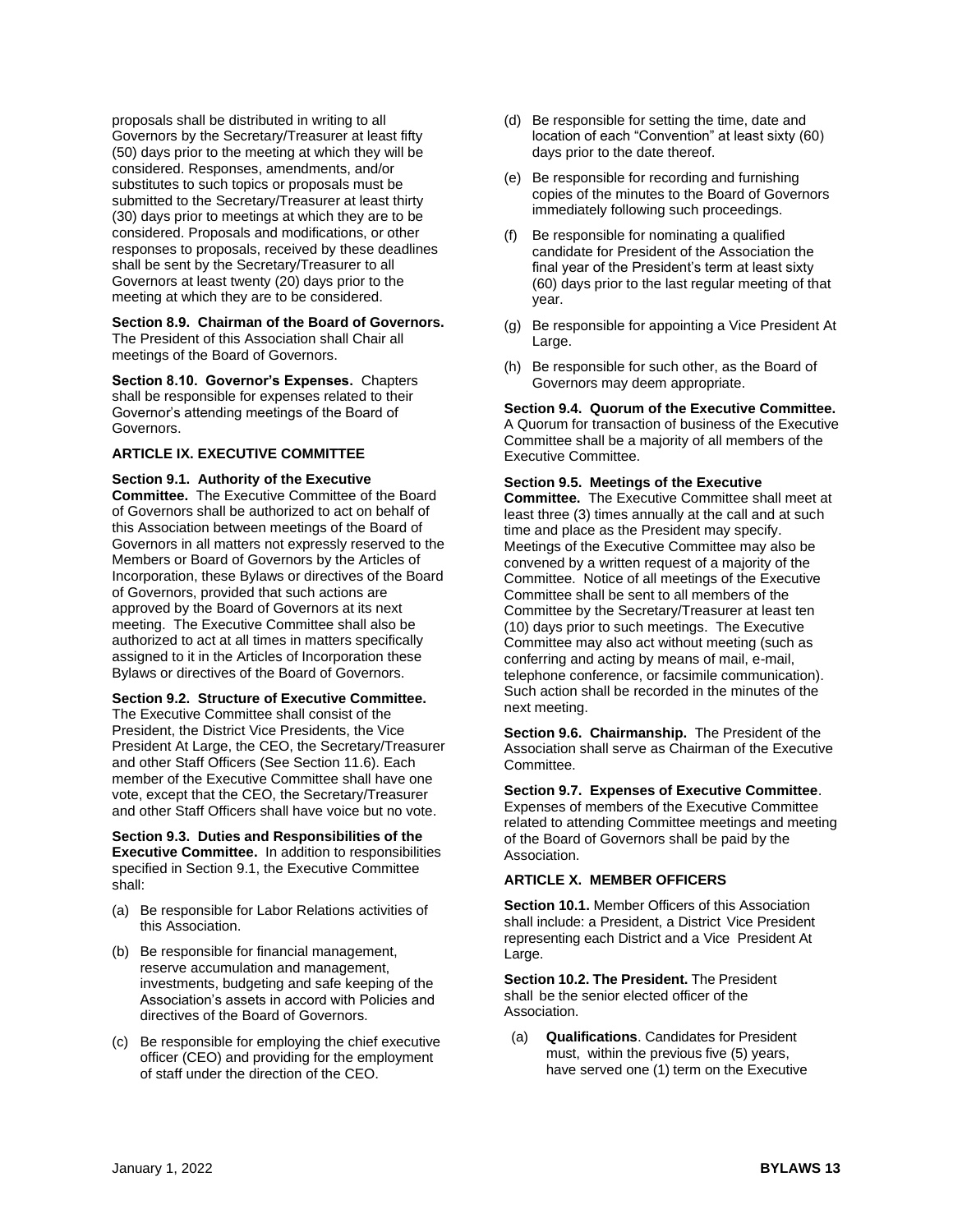Committee or at least two (2) years on the Board of Governors and represent a Member who is a signatory to an I.B.E.W. labor agreement.

## (b) **Nomination.**

- 1) By the Executive Committee. The Executive Committee shall nominate, from among the members of the Association or their duly accredited representatives, one or more candidates for the office of President at its last regular meeting which precedes, by at least sixty (60) days, the regular meeting of the Board of Governors in the second calendar year of a President's term.
- 2) Other Nominations. Additional nominations for the office of President, from among the members or their duly accredited representatives, may be made by any Governor with the written concurrence of a majority of the Governors from the District in which the nominee operates the headquarters of his business, by filing the nomination with the Secretary/Treasurer at any time after the nominations of the Executive Committee and more than thirty (30) days prior to the date of such regular meeting of the Board of Governors.
- (c) **Election.** The President of the Association shall be elected by the Board of Governors at its last regular meeting in the second year of each President's term. Individual members shall have the right to vote by proxy one vote each for a duly nominated candidate for President. Proxy ballots shall be mailed to the Secretary/Treasurer.
- (d) **Term of** Office. The President shall be elected to a two (2) year term beginning January first of the year following the election. The President shall serve no more than two (2) full terms.
- (e) **Duties**. The President shall perform the following duties:
	- 1) Exercise leadership necessary to promote the policies and programs of the Association.
	- 2) Speak for the Association and the electrical contracting industry.
	- 3) Preside at all meetings of the Board of Governors, the Executive Committee, and the Convention.
	- 4) Appoint the Chairman and members of all Committees not otherwise specified in these Bylaws.

5) Perform other duties assigned by the Board of Governors.

#### **Section 10.3. The President Elect**. [Repealed]

#### **Section 10.4. District Vice Presidents**.

- (a) **Qualifications**. At the time of nomination, candidates for District Vice President must:
	- 1) Have served at least one (1) full year on the Board of Governors within the past five (5) years.
	- 2) Represent a member who is a signatory to an I.B.E.W. labor agreement.
	- 3) Be members in good standing of Chapters within that District.
- (b) **Nomination**. Nominations for District Vice Presidents must be signed by a Governor from that District and received in writing by the Secretary/ Treasurer, not more than sixty (60) days nor less than thirty (30) days prior to the date of the Board of Governors meeting at which elections will be held.
- (c) **Election**. One (1) District Vice President shall be elected by the Governors in each District. Districts designated by even numbers shall elect District Vice Presidents in even numbered years and Districts designated with odd numbers shall elect District Vice Presidents in odd numbered years, all to take office on the first day of January following their election.
- (d) **Term**. District Vice Presidents shall be elected to a two (2) year term beginning January first of the year following their election. District Vice Presidents shall serve no more than two (2) terms. If a District Vice President is elected to serve an unexpired term under Section 10.7, service of one-half or more of the unexpired term shall be considered a full term for purposes of term limits.
- (e) **Duties**. District Vice Presidents shall:
	- 1) Represent the conveyed interests of the chapters in their districts to the Association and the Executive Committee.
	- 2) Promote the policies and programs of this Association.
	- 3) Lend counsel and advice to Chapter officers and agents and coordinate their efforts.
	- 4) Investigate and report pertinent developments in the District that could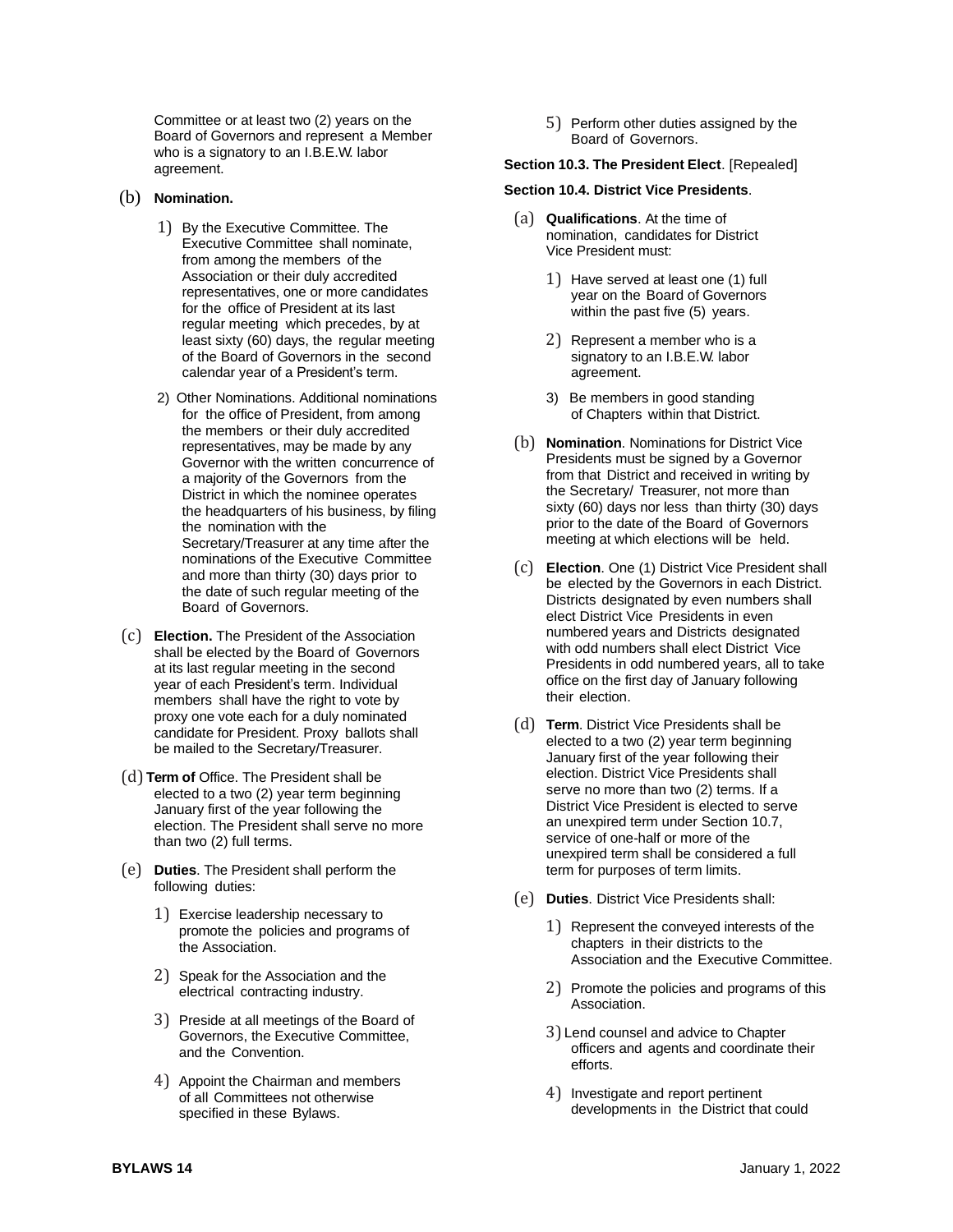affect this Association.

5) Perform such additional duties as the Board of Governors may from time to time assign.

**Section 10.5. Vice President At Large.** The Vice President At Large shall be appointed by the Executive Committee from among qualified representatives of member firms in the United States and having annual payrolls in excess of nine hundred thousand (900,000) manhours. The Vice President At Large shall be appointed at the Executive Committee meeting held prior to the convention in odd numbered years and shall serve a term of two (2) years beginning the first day of January of the year following their selection. The Vice President At Large may serve no more than two (2) terms. If a Vice President at Large is appointed to fill an unexpired term due to vacancy under 10.7, service of one-half or more of the unexpired term shall be considered a full term for purposes of term limits. The Vice President At Large shall perform those duties specified by the Executive Committee.

### **Section 10.6. Prohibition on Holding Multiple**

**Offices**. The President, District Vice Presidents or the Vice President At Large may not represent any chapter in the Board of Governors. No person may hold more than one of the following Offices or positions at the same time:

- (a) President of the Association
- (b) District Vice President
- (c) Vice President At Large
- (d) Governor representing a Chapter

#### **Section 10.7. Vacancies.**

(a) In the event the President resigns or is unable to serve, as determined by the Executive Committee, the Executive Committee shall select a District Vice President or the Vice President at Large to perform the duties of the President until a successor is elected. At the next regularly scheduled meeting of the NECA Board of Governors following the vacancy, the Governors shall elect a President in accordance with the qualifications and procedures as established in Section 10.2. Such newly-elected President's term shall begin on January first of the year following the election and the President shall serve a full two (2) year term. In the event a District Vice President or the Vice President at Large is selected to perform the duties of the President for an unexpired term due to vacancy under this Section, service of onehalf or more of the President's unexpired term shall be considered a full term for purposes of term limits.

- (b) In the event a District Vice President resigns or is unable to serve, as determined by the Executive Committee, the vacancy shall be filled the in the following manner:
	- 1) The Governors from the District where the vacancy exists, shall, at a time and in a manner determined by the NECA President, elect a qualified Member from that District (see Section 10.4) to serve the unexpired term.
	- 2) However, in the event the vacancy occurs after the Governors of that District have already elected the next District Vice President of that District pursuant to Section 10.4 (c), but before the electedcandidate's term has begun, the electedcandidate shall perform the duties of District Vice President of that District until the elected candidate's term officially begins pursuant to Section 10.4 (d).
	- (c) In the event the Vice President At Large resigns or is unable to serve, as determined by the Executive Committee, the Executive Committee shall, at a time and in a manner determined by the NECA President, appoint a qualified Vice President At Large (see Section 10.5) to serve the unexpired term.

#### **ARTICLE XI. ADMINISTRATION**

**Section 11.1 Executive Officers**. Executive Officers shall include the Chief Executive Officer (CEO), the Secretary/Treasurer, and such staff positions as the Executive Committee may deem appropriate.

**Section 11.2. The Chief Executive Officer (CEO).**  The Chief Executive Officer (CEO) shall be the senior Executive/Administrative officer of this Association. While CEO, the CEO shall not be a member of, or affiliated with a member of, the Association, whether as an owner, director, officer, executive, employee, consultant, independent contractor or otherwise.

- (a) **Appointment**. The CEO shall be appointed by the Executive Committee.
- (b) **Responsibilities**. The CEO shall:
	- 1) Administer the affairs of this Association.
	- 2) Select, manage, discharge and "direct" all other NECA employees.
	- 3) Be responsible solely to the Executive Committee for implementation of the objectives, policies and programs of this Association in accord with applicable law, the Articles of Incorporation, these Bylaws, Policies and directives of the Board of Governors and Executive Committee.
- (c) **Duties**. The CEO shall: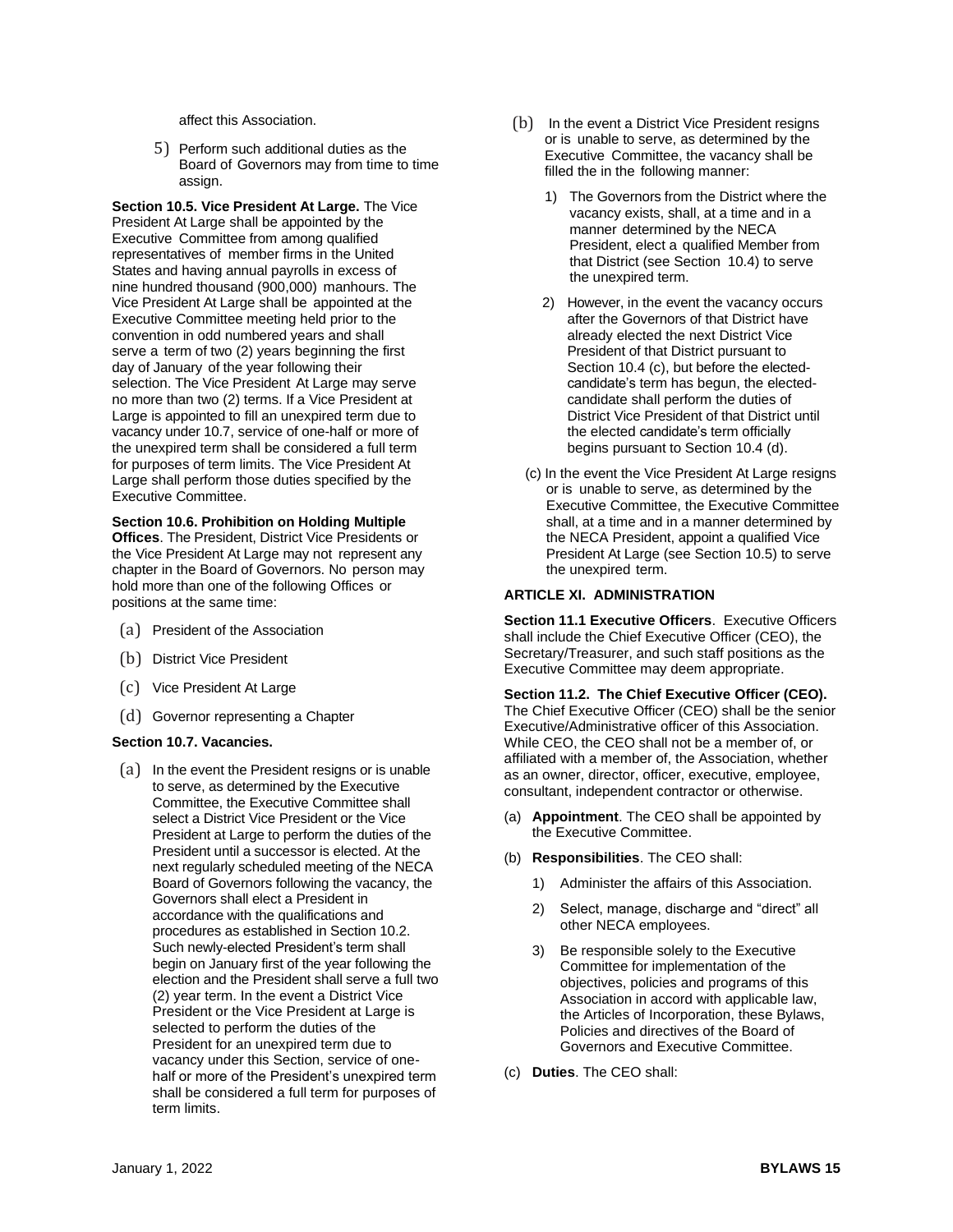- 1) Recommend policies programs and changes thereto, but take no part in their approval or adoption.
- 2) Submit a detailed budget to the first meeting of the Executive Committee each calendar year and adhere to budgets approved by the Executive Committee.
- 3) Cause the Annual Audit of books of this Association to be made by a reputable "Certified Public Accountant" or firm immediately after the close of each fiscal year.
- 4) Declare qualified applicants for membership "elected".
- 5) Plan and organize Conventions of the Association and, in cooperation with the appropriate District Vice President, District Membership and Council meetings.
- 6) Report to the President between meetings of the Executive Committee.

#### **Section 11.3. Secretary/Treasurer.** The

Secretary/Treasurer shall serve as Secretary of the Board of Governors and the Executive Committee.

- (a) **Appointment**. The Secretary/Treasurer shall be appointed by the Executive Committee upon recommendation of the CEO.
- (b) **Responsibilities**. The Secretary/Treasurer shall be responsible to the Executive Committee and/or the Board of Governors, for those duties specified in these Bylaws, and for other duties shall be responsible to the CEO.
- (c) **Duties**. The Secretary/Treasurer shall:
	- 1) Receive, process and acknowledge applications and resignations of members.
	- 2) Receive and acknowledge Chapter affiliations and disaffiliations.
	- 3) Notify all Governors of proposed Bylaw and Policy amendments
	- 4) Receive and maintain custody of all proxy votes, ballots and ballot boxes.
	- 5) Pay all bills against the Association after such bills are approved by the CEO as proper charges to the Association.
	- 6) Be custodian of Association funds and investments
	- 7) Provide financial statements of position and activities at each meeting of the Board of Governors and Executive Committee.

## **Section 11.4. Bonding.** The CEO,

Secretary/Treasurer and such other staff as the Executive Committee may specify shall be bonded for faithful performance of duties at the expense of the

Association in such amounts as may be specified by the Executive Committee.

**Section 11.5 Association Contracts, Notes, Bonds, Deeds, Mortgages, Leases and other legal Instruments.** All contracts notes, bonds, deeds. mortgages, leases and other legal instruments to which the Association is party shall be signed by the CEO, and if necessary, attested by the Secretary/Treasurer, subject to prior approval by Executive Committee. All checks and drafts of the Association shall be signed and countersigned by any two of the following persons: the CEO, Secretary/Treasurer and two additional Association employees designated by the Executive Committee.

**Section 11.6. Staff Officers.** Subject to confirmation of the Executive Committee, the CEO may appoint:

- (a) An Assistant CEO,
- (b) An Assistant Secretary/Treasurer,
- (c) A Chief Operating Officer,
- (d) And such other staff officers as may be deemed necessary.

## **ARTICLE XII. COMMITTEES**

**Section 12.1. Standing Committees.** In addition to the "Executive Committee" which shall also be the "Finance Committee" and the "Labor Relations Committee" there shall be the following Standing Committees (See ARTICLE IX.)

- (a) Government Affairs Committee NECA Government Affairs Committee is charged with bringing to the attention of the industry proposed national legislation that may threaten or enhance the American system of competitive private enterprise or the rights or civil liberties of individuals, minorities or States as may impact the electrical construction industry, and to take such action, subject to the approval of the Executive Committee, as it may see fit for the protection and furtherance of its rights and interests.
- (b) Codes and Standards Committee NECA Codes and Standards Committee is charged with developing codes and standards intended to improve the reliability and performance of installed electrical systems.
- (c) Workforce Development Committee NECA Workforce Development Committee is charged with development of programs to ensure an adequate supply of qualified craftsmen in all areas of the country and providing adequate, continuing, and diverse training for technological requirements and the expanding needs of the Industry.
- (d) Management Development Committee.
- (e) The National Employees Benefit Board for the Electrical Contacting Industry.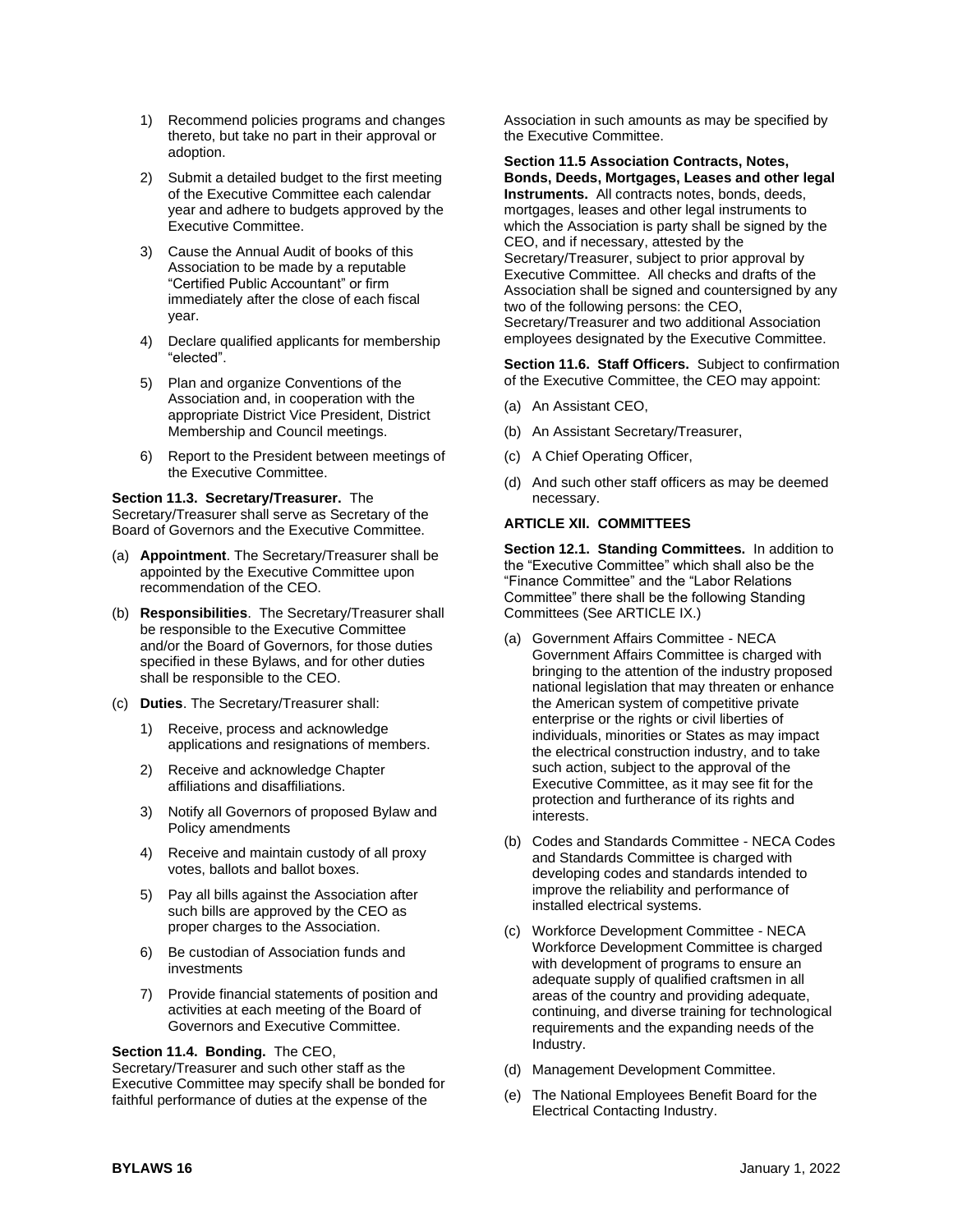(f) Council on Industrial Relations for Electrical Contracting Industry.

## **Section 12.2. Committee Appointments**.

- (a) The President, subject to the approval of the Executive Committee, shall appoint all Standing Committee Chairmen and Members.
- (b) The President shall also fill any vacancies on all Committees.
- (c) The President and CEO shall be Members, exofficio, of all Committees.
- (d) The President shall designate a District Vice President as liaison officer to the Executive Committee for each Committee not chaired by a District Vice President.
- (e) The CEO shall assign staff to act as secretary and advisor to each Committee.

**Section 12.3. Special (Other) Committees.** The President, subject to the approval of the Executive Committee, may establish such Special Committees, Task Forces and other project groups as may be deemed appropriate. The President shall appoint the Chairmen and Members of all Special Committees and shall provide such committees with written charges and instruction within authority granted to the President by these Bylaws.

## **ARTICLE XIII. ACADEMY OF ELECTRICAL CONTRACTING**

There shall be established and maintained, within the Association, an Academy of Electrical Contracting. There may be admitted to the Academy, as Fellows, individuals whose services to the electrical contracting industry are so exceptional and outstanding as to be deserving of the highest honor and recognition. The Academy may adopt such operating rules and procedures, and engage in such activities, as are consistent with the Bylaws of the Association, and are approved by the Board of Governors.

## **ARTICLE XIV. ANNUAL CONVENTION**

**Section 14.1. Annual Convention.** At least once each calendar year there shall be a meeting of Members of the Association to be known as the Annual Convention, held at a time and place selected by the Executive Committee.

**Section 14.2. Planning and Management.** The CEO shall be responsible for planning and managing Annual Conventions of this Association.

## **ARTICLE XV. AMENDMENTS**

These Bylaws may be amended at any meeting of the Board of Governors at which a quorum is present and required notice has been given, by a two-thirds (2/3) ballot vote of the Governors present and voting. Proposed amendments must be submitted at least sixty (60) days prior to the meeting at which they will be considered. Proposed amendments shall be distributed in writing to all Governors by the

Secretary/Treasurer at least fifty (50) days prior to the meeting at which they will be considered.

Any proposed amendments to, or substitutes for, proposed amendments which modify the provision to be amended must be submitted to the Secretary/Treasurer at least thirty (30) days prior to the meeting of the Board of Governors. A copy of the same shall be sent by the Secretary/Treasurer to all Governors at least twenty (20) days prior to the meeting at which proposed amendments or substitutes for amendments will be considered.

## **ARTICLE XVI. INDEMNIFICATION**

**Section 16.1. Cause Of Action.** No Member, Chapter, District or other element of this Association, present or past, shall have any claim or cause of action in its own right or on behalf of others against this Association, its officers, employees or agents (regardless of whether such individual is paid or unpaid) for any act of commission or omission arising out of termination or suspension of membership or disaffiliation against this Association.

**Section 16.2. Indemnification.** The Association shall indemnify the past and present Officers, Governors and employees of this Association against all expenses or liabilities, including attorneys' fees, actually and necessarily incurred in connection with any proceeding to which they may be made party or in which they may become involved (including any settlement of such a proceeding, as long as this Association approves the settlement) because they were or are acting in their capacity as an Officer, Governor or employee of this Association (and not for any local, chapter or regional matter), unless they were negligent or subject to liability for misconduct in the performance of a duty in connection with the claims made in the proceeding. The right to be indemnified shall not apply to the extent that the Officer, Governor or employee is, or is entitled to be, indemnified or defended under any insurance policy or other agreement. The indemnification provided by these Bylaws is limited to any excesses over the limits of liability or coverage provided in any insurance policy or other agreement and to amounts paid as a deductible on an insurance policy.

**ARTICLE XVII. RULES OF ORDER.** The rules contained in the most recent edition of "Roberts Rules of Order" shall govern the conduct of all meetings of the Association when these Bylaws or Policies of this Association are silent regarding such matters.

**ARTICLE XVIII. FISCAL YEAR.** The Fiscal Year of this Association shall be the "Calendar Year."

**ARTICLE XIX. SEVERABILITY.** In the event that any part of these Bylaws should be held unlawful or unenforceable, such holding shall not impair or render void any other part of these Bylaws; and if any part should be found to be too broad, it shall be considered modified to the extent necessary to cure the reason for such finding.